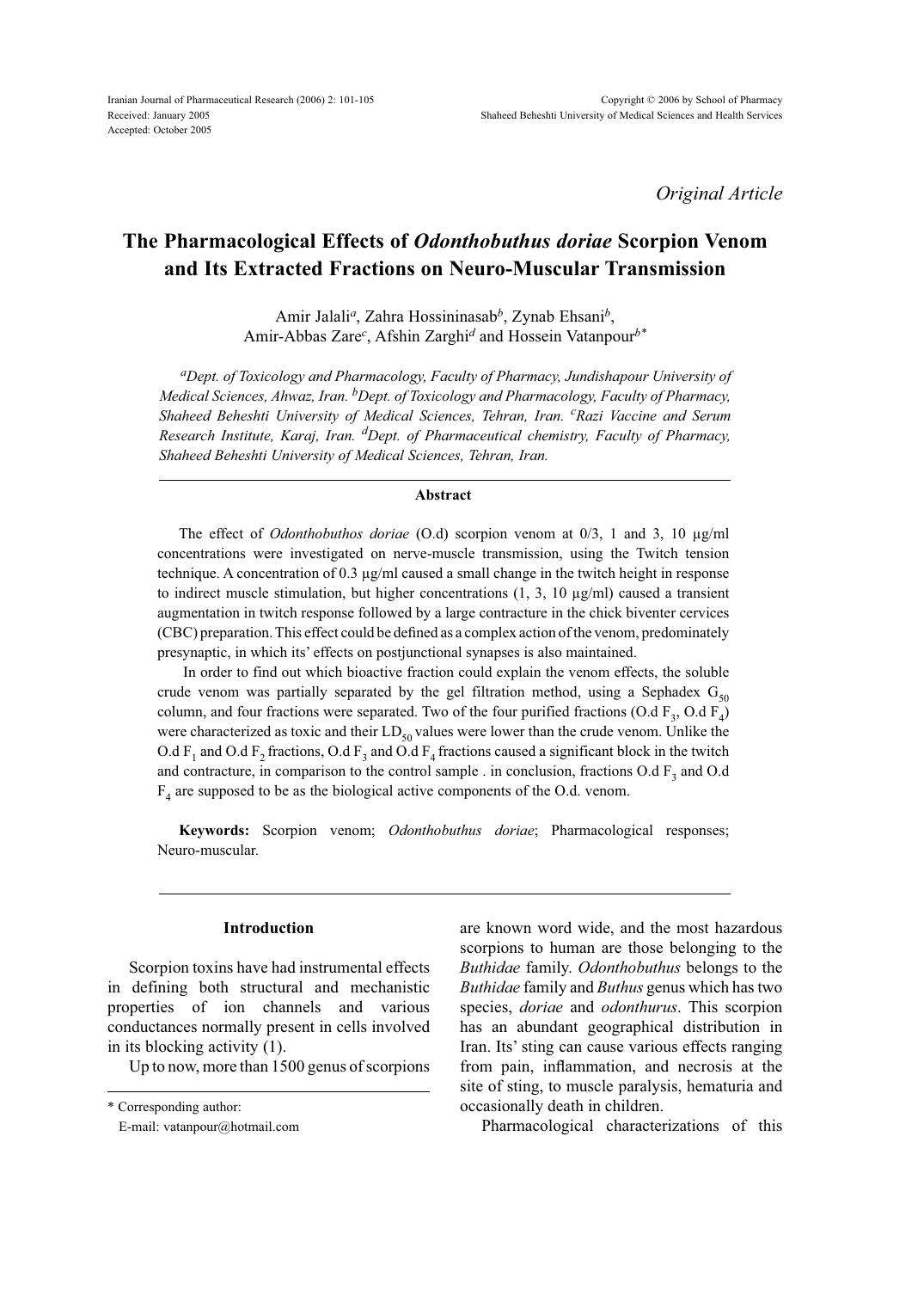venom, as well as its' sub-fractions has not yet been reported. In this study, the *in vitro* pharmacological effects of the venom and its' toxic fractions extracted by gel filtration have been investigated on the neuromuscular transmission, using the Chick Biventer Crevices (CBC) preparation.

#### **Experimental**

#### **Materials**

Crude scorpion venom was gifted by Dr. Zare and Dr. Akbary, Department of Poisonous animal, Vaccine and Serum Research Institute of Razi, Karaj, Iran. Crude venom was obtained by electrical stimulating telson of scorpion and stored after freeze-drying at –50°C, until use.

Krebs physiological solution salts,  $CO<sub>2</sub>/$  $O<sub>2</sub>$  cylinder, HEPES physiological buffer,  $O<sub>2</sub>$ cylinder and other materials were also used.

#### **Methods**

#### *Twitch tension recording*

Twitch tension recording experiments were performed on the isolated CBC nerve-muscle preparation. This model is suitable for studying the nerve-muscle transmission effects of drugs or venom. It is small enough to be mounted within a 2-5 ml tissue organ bath and retain its' normal function *in vitro*, over a few hours.

### *Chick biventer cervices preparations*

Biventer cervices muscles and associated nerves were dissected from 7-10 days old chicks, sacrificed by exposure to ether as described by Ginsborg and Warriner (2). Two muscles were mounted, with a resting tension of approximately 1 g; within a 5 ml tissue bath containing modified physiological solution (mM) as follows: NaCl, 118.4; KH<sub>2</sub>PO<sub>4</sub>, 1.2; Glucose, 11.1; NaHCO<sub>3</sub>, 25; CaCl<sub>2</sub>, 2.5; MgSO<sub>4</sub>, 1.4 and KCl, 4.7. Twitches were evoked by stimulating the motor nerve at 0.1 Hz with pulses of 0.2 ms duration and a voltage greater than that which produced a maximal response, using ring electrodes and a Grass S88 B stimulator. To detect any changes in postsynaptic sensitivity, responses to sub-maximal concentrations of exogenously applied acetylcholine (1-2 mM), carbachol (30- 40 μM) and KCl (20-40 mM) were recorded in the absence of nerve stimulation, prior to the addition of venom and at the end of the experiment. The preparations were exposed to acetylcholine and KCl for 30 sec, and carbachol for 1 min (3). After the wash-out stage of these drugs, the preparations were allowed to stabilize for 15-20 min before the addition of the venom.

Twitches and contractures were recorded isometrically, using the Washington Grass model 79B and Grass model 79 polygraphs and SRI or Grass FT03 force transducers.

#### *Purification Procedure*

Fractioning of the soluble venom was accomplished using a Sephadex  $G_{50}$  column  $(3.5\times230$  cm, 1 ml/min flow) equilibrated and eluted with a pH 8.3 0.1 M ammonium acetate buffer, as previously described (4). Protein content was estimated spectrophotometrically at 215, 260 and 280 nm. All the procedures were carried out at room temperature.

# *Lethality tests and LD<sub>50</sub> determination in mice*

The mice (white, of both sexes, weighing 20 g) used in this research were treated in compliance with the US Public Health Service policy on human care and the use of animals. The mouse lethality of various protein fractions was observed after i.v. injections to mice (5). The Reed and Muench method, which provides a moderately accurate estimate of the  $LD_{50}$  based upon data smoothened by counting cumulative number of survivals, was used (6). Two designations of "toxic" and "nontoxic" were used to express venom fractions. A fraction or peptide was considered non-toxic, if during the first 24 h of its injection the mouse lived or showed no more toxicity signs (heperexcitability, lachrymation, apnea, partial paralysis or respiratory failure). Toxic fraction means a fraction that immediately caused death of the test animal. The control group received an injection of normal saline at pH 7.4**.**

Data analysis was performed using the oneway (repeated) analysis of variance (ANOVA) for multiple comparison and student's t-ttest for comparing two set of data as Mean  $\pm$  SEM  $(p<0.05)$ .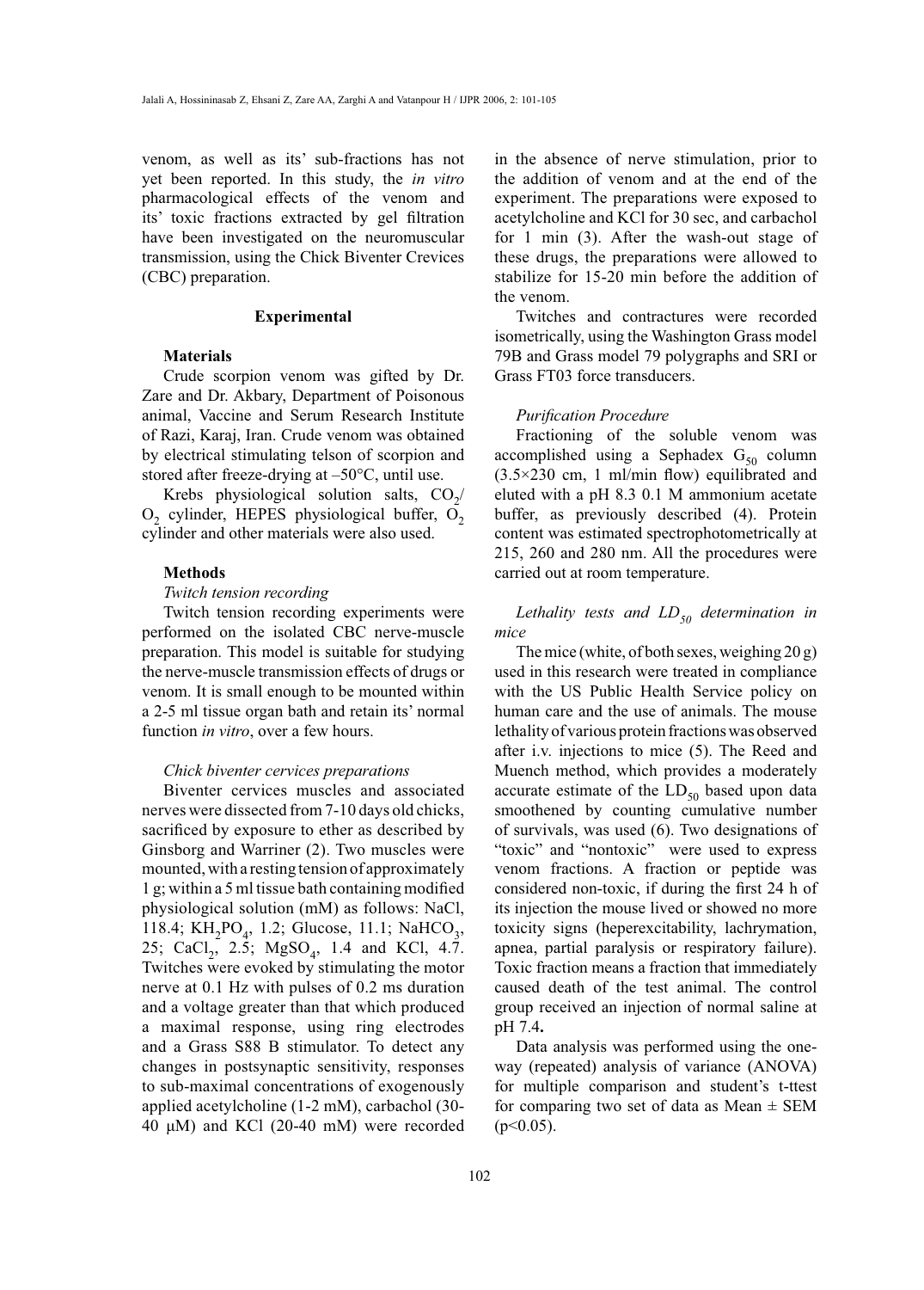#### **Results and Discussion**

**Effects of the venom on chick biventer cervices preparations**

Figure 1 shows that the twitch responses of CBC evoked by nerve stimulation were reduced in the presence of *Odonthobuthus* scorpion venom (0.3-10 μg/ml), in a time-dependent manner. In contrast to other concentrations, the effect of 10 μg/ml venom was extremly strong and without any transient increase in the twitch height. It blocked muscle twitching within 13 min. As could be seen in figure 1, there was a direct relation ship between concentration and the maximum contracture effect.

With 3 and 10 μg/ml concentrations, the effect of venom was much faster and stronger in the indirectly stimulated preparation than the direct preparation (Figure 2).

# **Effects of the venom on acetylcholine, carbachol and potassium chloride responses, without electrical stimulation**

Figure 3 shows a significant  $(P<0.05)$ decrease of Acetylcholine (1-2 mM) for 30 sec, Carbachol (30-40  $\mu$ M) for 1 min and KCl (30-40 mM) for 30 sec CBC contracture responses, after exposure to 1, 3, and 10  $\mu$ g/ ml concentrations of the venom. Meanwhile, the responses to a concentration of 0.3  $\mu$ g/ ml of venom in acetylcholine and carbachol was not significant. As shown in Figure 3, the decreasing pattern of acetylcholine and potassium chloride is similar at different concentrations of venom.

# The effect of  $O.d \tF_3$  fraction on twitch **height in indirect electrical stimulation**

Figure 4 shows a gradually significant reduction in the twitch height responses of CBC preparations stimulated indirectly at different concentrations of 1, 3, and 10  $\mu$ g/ml of O.d F<sub>3</sub> which was followed by complete blockage.

## The effect of O.d  $F_4$  fraction on twitch **height in indirect electrical stimulation**

Figure 5 shows a gradually significant reduction in twitch height responses of CBC preparations stimulated indirectly at different concentrations of 1, 3, and 10  $\mu$ g/ml of O.d F<sub>4</sub>,  $-\infty$  0.3 microgram/ml  $-$  - 1 microgram/ml  $-\infty$  3 microgram/ml  $-\bullet$  10 microgram/ml



**Figure 1.** The effect of Odonthobuthus scorpion venom at 0.3  $\mu$ g/ml ; 1  $\mu$ g/ml ; 3  $\mu$ g/ml ; 10  $\mu$ g/ml concentrations, in response to indirectl stimulation of CBC preparations. Each point represents the maximum response for that concentration  $mean \pm S \to M$ ; n=4).

in comparison to the control, leading to muscle paralysis at 1 and 10 µg/ml concentrations. A complete blockage at 1 and 10 µg/ml concentrations was observed after 21 and 18 min, respectively.

Skeletal muscle paralysis could occur due to either a presynaptic action via blockade/ acceleration of acetylcholine release, or to a postsynaptic effect through blockage of acetylcholine receptors or direct muscle damage. In this study, experiments were performed by the indirect, direct and without electrical stimulation of CBC preparation, in order to investigate the pre- or post-synaptic effects of the O.d venom and its' toxic fractions.

According to the data obtained, it seems that the effects of the venbom are mostly mediated through presynaptic effects on



**Figure 2.** Comparison of the venom at 0.3 μg/ml and 1 μg/ml concentrations, in response to directly and indirectly stimulated CBC preparations. Each point represents the maximum response for that concentration (mean  $\pm$  SEM; n=4); directly (dir.) ; indirectly (indir.).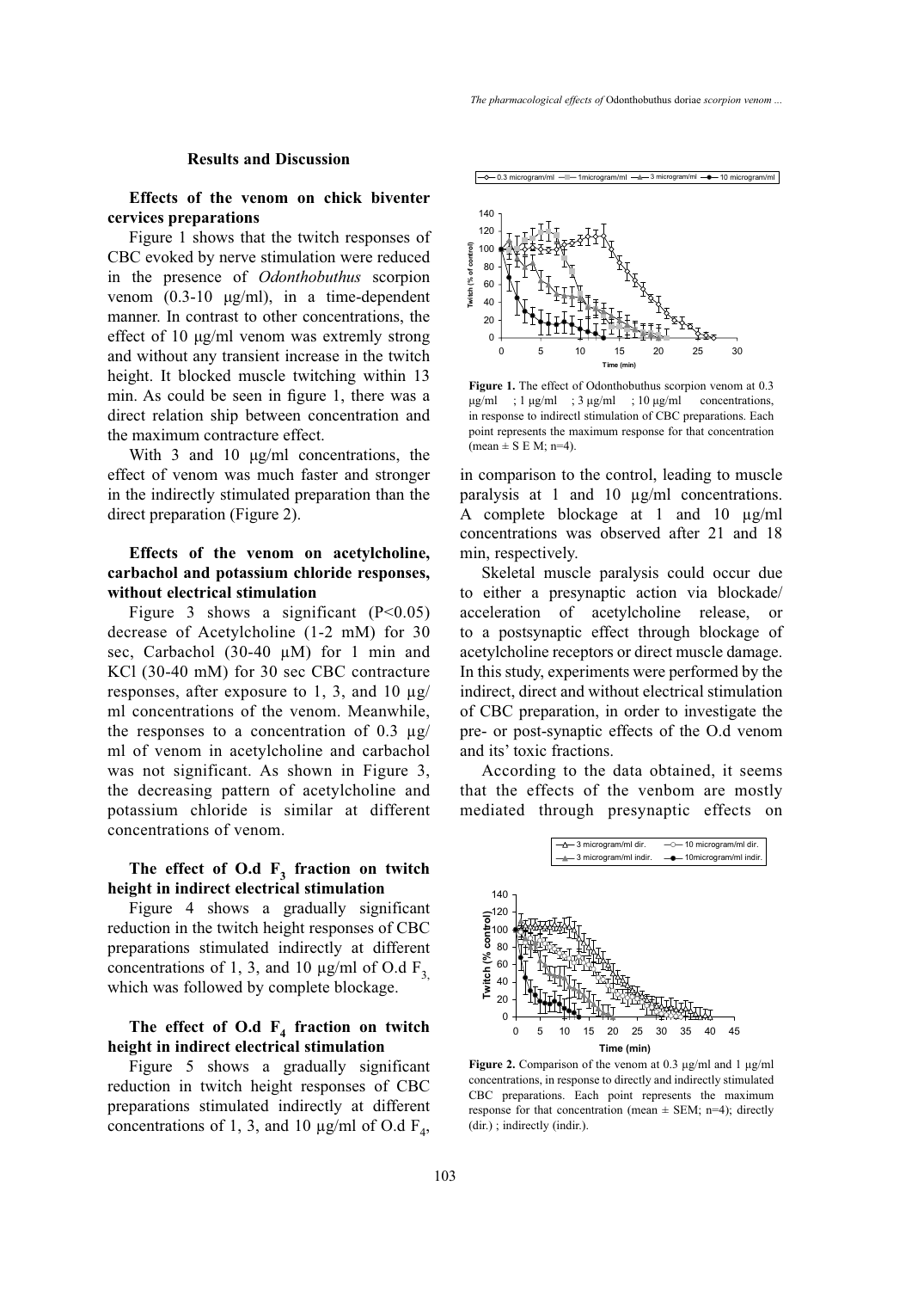

**Figure 3.** The effect of Odonthobuthus scorpion venom at 0.3 μg/ml ; 1 μg/ml ; 3 μg/ml and 10 μg/ml concentrations in response to exogenous Acetylcholine (Ach.) (1-2 mM) for 30 sec, Carbachol (Carb.) (30-40 μM.) for 1 min and Potassium chloride (KCl) (20-40 mM) for 30 sec in the CBC preparation. Each column represents the maximum response for that concentration (Mean  $\pm$  SEM; n=4).

nerve terminals. Our results are in agreement with the *Pandinus imperator* scorpion effects on CBC preparation (7). Furthermore, the same effects were noted earlier with *Pandinus exitialis* and *Tityus serrulatus* scorpion venoms on mouse hemi-diaphragm preparation (8, 9).

At higher concentrations, the inhibitory responses of CBC to Ach and Carb were boosted. This effect may be due to the blockage of neuro-muscular transmission, arising from the effects of the venom on nicotinic receptors of the postsynaptic membrane (10). The inhibitory effects of venom in response to Ach and Carb, suggest the curar–mimetic effects of venom. However, the contracture response observed as a result of direct stimulation, after the addition of d-Tubocurarine, can rule out this suggestion (11). Further more, the significant reduction in



**Figure 4.** The effect of O.d  $F_3$  fraction of Odonthobuthus scorpion venom at 1  $\mu$ g/ml ; 3  $\mu$ g/ml ; 10  $\mu$ g/ml scorpion venom at  $1 \mu g/ml$ concentrations, in response to indirect stimulation of CBC preparations. Each point represents the maximum response for that concentration (Mean  $\pm$  SEM; n=4).

**Table 1.** Comparison of the  $LD_{50}$  values of the crude, dialysed venom, as well as and its' isolated fractions, by Reed and Muench method (n=3).

| Fraction          | $LD_{50} \mu g$ per mouse            |
|-------------------|--------------------------------------|
| Crude venom       | 13.98                                |
| Dialysed venom    | 12.5                                 |
| $O.dF_1$          | Non-toxic till 40 $\mu$ g/ per mouse |
| O.dF <sub>2</sub> | Non-toxic till 70 $\mu$ g/ per mouse |
| O.dF <sub>3</sub> | 6.6                                  |
| O.dF <sub>A</sub> | 58                                   |

response to KCl at a venom concentration of 0.3 µg/ml, contributes to the direct effect of venom on muscle (12).

The influence of 1, 3 and 10  $\mu$ g/ml concentrations of two non-toxic fractions, O.d  $F_1$  and O.d  $F_2$ , were also studied on CBC preparations (table 1). There were no significant pharmacological changes in response to indirect stimulation. In contrast, O.d F3 and O.d F4 fractions result in significant changes in twitch height and yield in a complete blockage. Comparison of different concentrations of O.d F3 and Od F4, show a similar potency in paralysis of twitch tension responses (64% and 63%, respectively).

Finally, according to our obtained data, O.d venom acts mostly prejunctionally to inhibit the neuromuscular transmission. Further studies to find out which bioactive molecule is responsible for the venom action, showed that O.d  $F_3$  and O.d  $F_4$  fractions, which have a similar potency, are the active components of this venom. These findings may warrant research into the development of purification and extraction of a specific pharmacological agent against channels, from the *Odonthobuthus* venom.



**Figure 5.** The effect of O.d  $F_4$  fraction of Odonthobuthus scorpion venom at 1  $\mu$ g/ml ; 3  $\mu$ g/ml ; 10  $\mu$ g/ml scorpion venom at 1  $\mu$ g/ml concentrations, in response to indirect stimulation of CBC preparations. Each point represents the maximum response for that concentration (Mean  $\pm$  SEM; n=4).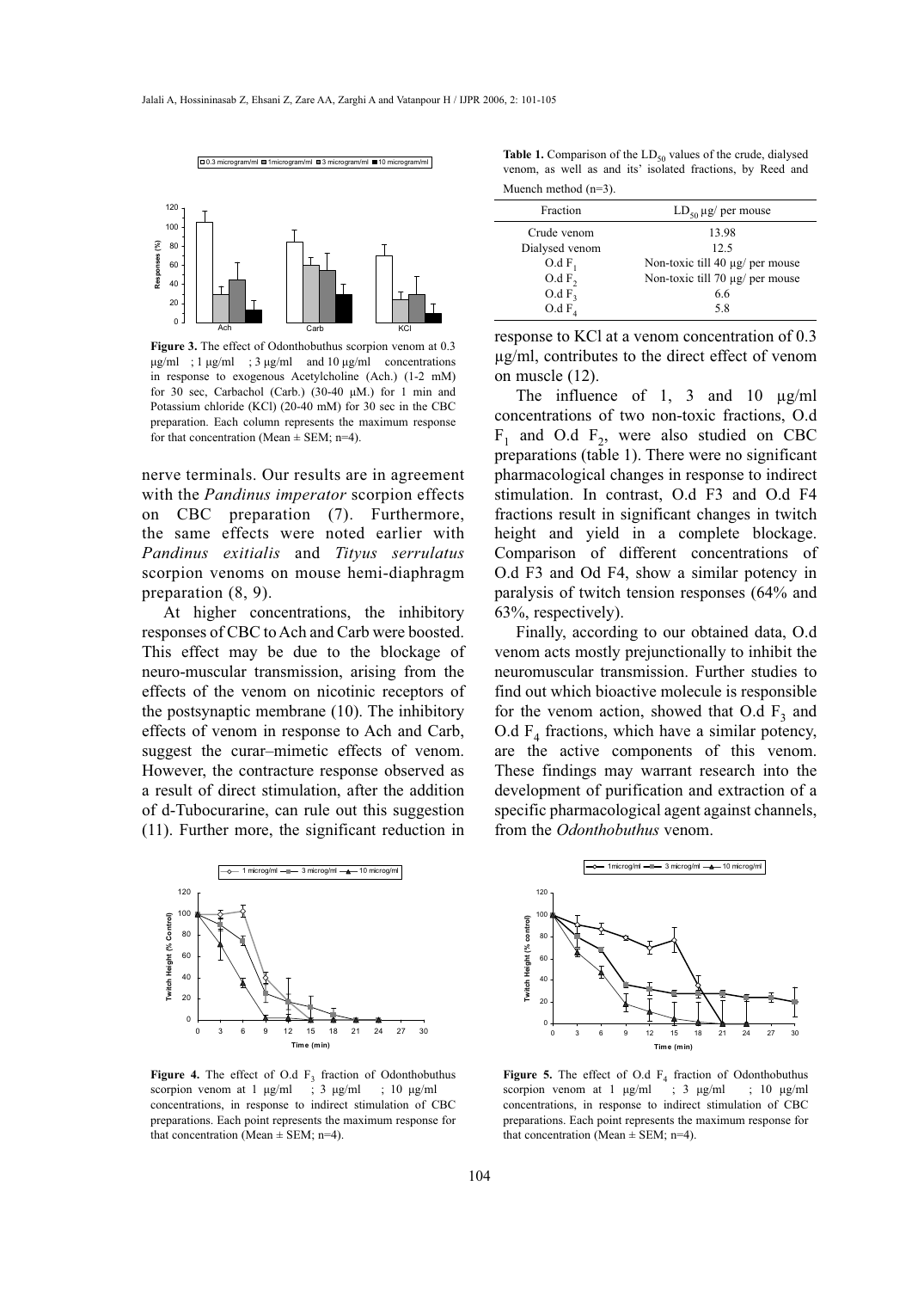- (1) Nieto RA, Gurrola GB, Vaca L and Possani, DL. Noxiustoxin2, a novel  $K^+$  blocking peptide from the venom of the scorpion *Centruroides noxius* Hoffmann. *Toxicon* (1996) 34: 913-922
- (2) Ginsborg. Warriner. The isolated Biventer Cervices nerve-muscle preparation. *Br. J. Pharmacol.* (1960) 15: 410-11
- (3) Crachi TM, Hammer LW and Hodgson WC. The effects on the *in vitro* neurotoxicity of venoms from the taipans *Oxyuranus scutellatus*, *Oxyuranus microlepidotus* and *Oxyuranus scutellatus* canni. *Toxicon* (1999) 37: 1771-1778
- DSuze G, Sevcik C and Romas M. Presence of (4) curarizing polypeptides and a pancreatititis–inducing fraction without muscarinic effects in the venom of the Venezuelan scorpion *Tityus discrepans* (Karsch). *Toxicon* (1995) 33: 333-345
- Dsuze G, Crona F, Possani LD and Sevcik C. High (5) performance liquid chromatography purification and amino acid sequence of toxins from the muscarinic fraction of *Tityus discreans* scorpion venom. *Toxicon* (1996) 34: 591-598
- $(6)$  Reed L and Muench H. A simple method of estimating fifty percent in eukaryotic end point. *Am. J. Hyg.* (1938) 27: 493-497
- (7) Mashall DL and Harvey AL. Block of potassium channels and facilitation of acetylcholine release at the

**Refrences neuromuscular junction by the venom of the scorpion** *Pandinus imperator*. *Toxicon* (1989) 27: 493-8

- Ismail M, Osman OH, Gumaa KA and Karrar MA. (8) Some pharmacological studies with scorpion *Pandinus exitialis* venom. *Toxicon* (1974) 12: 75-82
- (9) Oliveira MJ, Fontana MD, Giglio JR, Sampaio SV, Corrado AP and Prado WA. Effects of the venom of the brazilian scorpion *Tityus serrulatus* and two of its fractions on the isolated diaphragm of the rat. *Gen. Pharmac.* (1989) 20: 205-10
- (10) Rowan EG, Harvey AL, Takasaki C and Tamiya N. Neuromuscular effects of three phospholipase  $A_2$ from the venom of the Australian king brown snake *Pseudechis australis*. *Toxicon* (1989) 27: 551- 60
- (11) Goularte FC, Cruz-Hofing MA, Cogo JC, Gutierrez JM and Rodrigues-Simioni L. The ability of specific antivenom and low temperature to inhibit the myotoxicity and neuromuscular block induced by *Micrurus nigrocinctus* venom. *Toxicon* (1995) 33: 679-89
- (12) Bowman WC and Rand MJ. Striated muscle and neuromuscular transmission. In: *Text Book of Pharmacology.* 2nd ed. Black Well Scientific Publications, Great Britain (1988) 1-40

This article is available online at http://www.ijpr-online.com